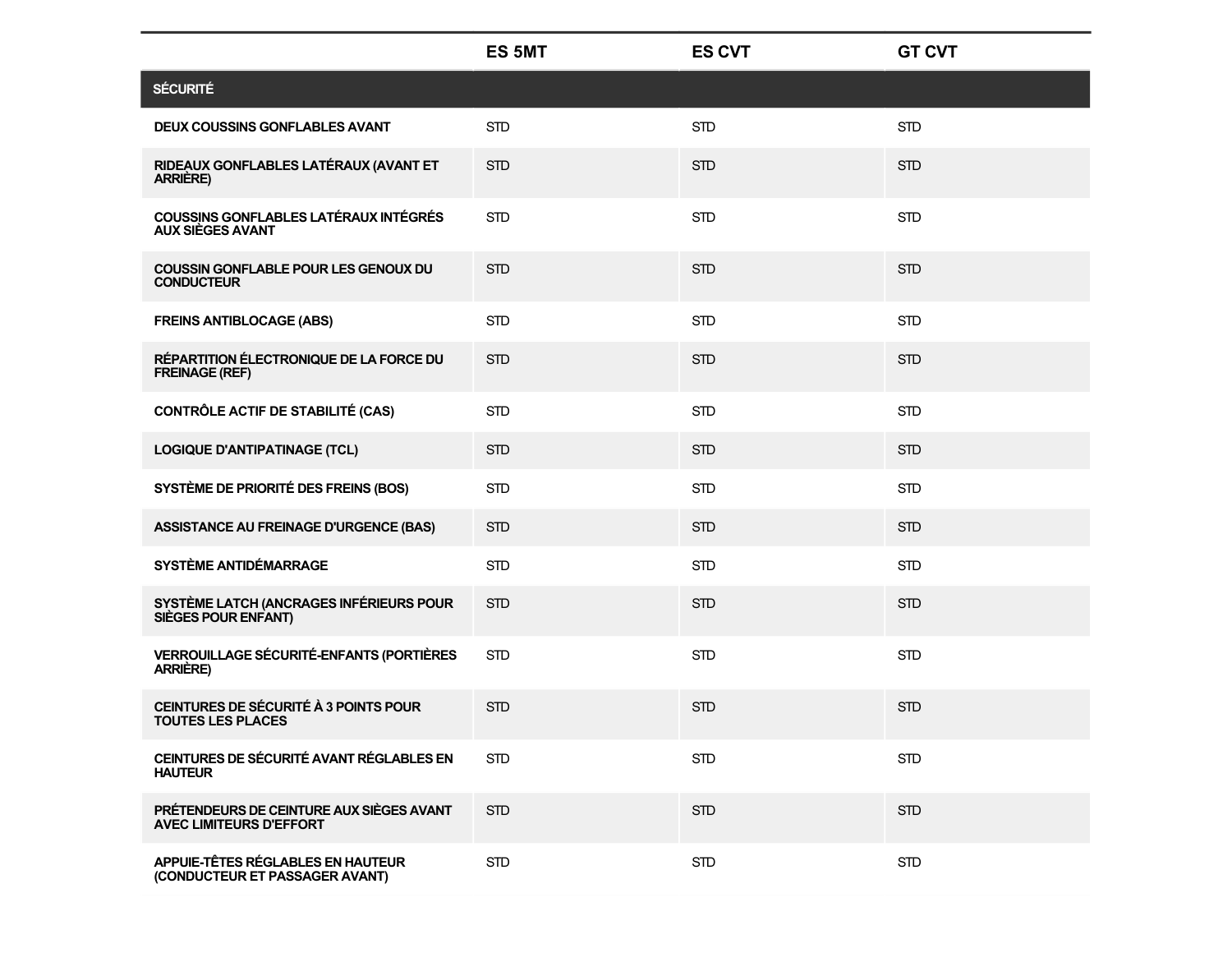| <b>CONSTRUCTION DE CARROSSERIE RISE</b>                | <b>STD</b> | <b>STD</b> | <b>STD</b> |
|--------------------------------------------------------|------------|------------|------------|
| FEUX DE JOUR ET FEU D'ARRÊT SURÉLEVÉ<br><b>ARRIERE</b> | <b>STD</b> | <b>STD</b> | <b>STD</b> |
| ASSISTANCE AU DÉMARRAGE EN CÔTE                        | <b>STD</b> | <b>STD</b> | <b>STD</b> |

| <b>PERFORMANCE</b>                                                                                |            |                          |            |
|---------------------------------------------------------------------------------------------------|------------|--------------------------|------------|
| MOTEUR MIVEC À 3 CYLINDRES, DACT DE 1,2 L                                                         | <b>STD</b> | <b>STD</b>               | <b>STD</b> |
| <b>BOÎTE MANUELLE À 5 VITESSES</b>                                                                | <b>STD</b> | $\overline{\phantom{0}}$ |            |
| TRANSMISSION À VARIATION CONTINUE (CVT)                                                           |            | <b>STD</b>               | <b>STD</b> |
| SUSPENSION AVANT À JAMBES DE FORCE<br><b>MACPHERSON ET SUSPENSION ARRIERE A</b><br><b>TORSION</b> | <b>STD</b> | <b>STD</b>               | <b>STD</b> |
| <b>BARRE STABILISATRICE À L'AVANT</b>                                                             | <b>STD</b> | <b>STD</b>               | <b>STD</b> |
| FREINS À DISQUES VENTILÉS À L'AVANT ET<br><b>FREINS À TAMBOUR A L'ARRIÈRE</b>                     | <b>STD</b> | <b>STD</b>               | <b>STD</b> |
| DIRECTION ASSISTÉE ÉLECTRIQUE À<br><b>CRÉMAILLÈRE</b>                                             | <b>STD</b> | <b>STD</b>               | <b>STD</b> |

## **EXTÉRIEUR**

| JANTES EN ACIER DE 14 PO AVEC ENJOLIVEURS               | <b>STD</b>               | <b>STD</b>               | $\overline{\phantom{a}}$ |
|---------------------------------------------------------|--------------------------|--------------------------|--------------------------|
| <b>JANTES EN ALLIAGE DE 15 PO</b>                       | $\overline{\phantom{a}}$ | $\overline{\phantom{a}}$ | <b>STD</b>               |
| <b>PNEUS TOUTES SAISONS P165/65 R14</b>                 | <b>STD</b>               | <b>STD</b>               | $\overline{\phantom{a}}$ |
| <b>PNEUS TOUTES SAISONS P175/55 R15</b>                 | $\overline{\phantom{a}}$ | -                        | STD.                     |
| ROUE DE SECOURS TEMPORAIRE PEU<br><b>ENCOMBRANTE</b>    | <b>STD</b>               | <b>STD</b>               | STD.                     |
| PHARES À HALOGÈNE AVEC EXTINCTION<br><b>AUTOMATIQUE</b> | <b>STD</b>               | <b>STD</b>               | STD.                     |
| PHARES ANTIBROUILLARD AVANT                             |                          | $\overline{\phantom{a}}$ | <b>STD</b>               |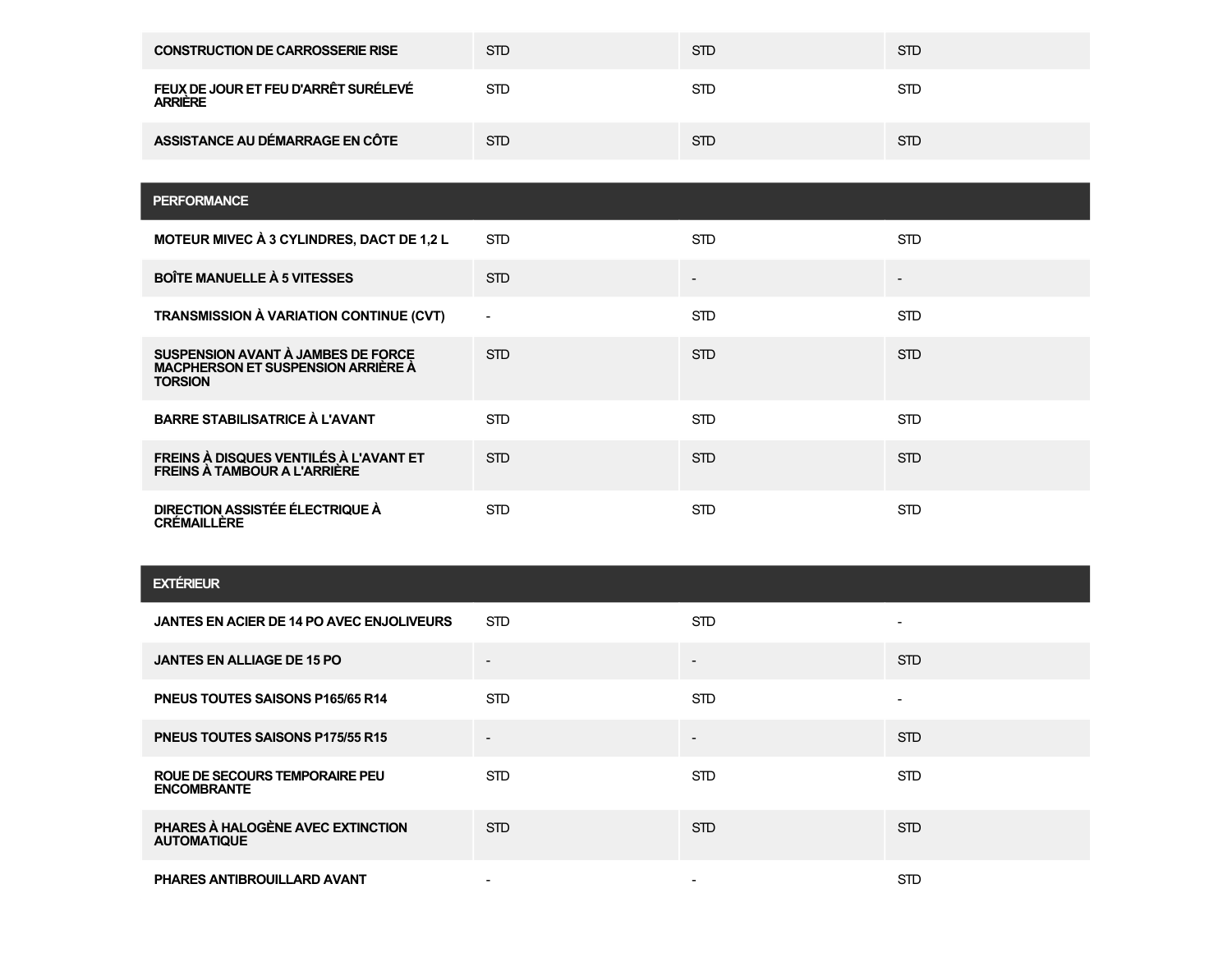| RÉTROVISEURS ÉLECTRIQUES LATÉRAUX                                                                   | <b>STD</b> | <b>STD</b> |            |
|-----------------------------------------------------------------------------------------------------|------------|------------|------------|
| RÉTROVISEURS ÉLECTRIQUES LATÉRAUX<br><b>CHAUFFANTS RABATTABLES AVEC CLIGNOTANT</b><br>À DEL INTÉGRÉ |            |            | <b>STD</b> |
| RÉTROVISEURS ET POIGNÉES EXTÉRIEURES DE<br>PORTIÈRES COULEUR DE CAISSE                              | <b>STD</b> | <b>STD</b> | <b>STD</b> |
| <b>FEUX DE POSITION LATÉRAUX</b>                                                                    | <b>STD</b> | <b>STD</b> |            |
| PARE-BRISE TEINTÉ VERT EN VERRE LAMINÉ                                                              | <b>STD</b> | <b>STD</b> | <b>STD</b> |
| <b>ESSUIE-GLACE INTERMITTENTS RÉGLABLES</b><br><b>AVEC LAVE-GLACE</b>                               | <b>STD</b> | <b>STD</b> | <b>STD</b> |
| <b>ANTENNE DE TOIT - PETIT</b>                                                                      | <b>STD</b> | <b>STD</b> | <b>STD</b> |
| DÉGIVREUR DE LUNETTE ARRIÈRE AVEC<br><b>MINUTERIE</b>                                               | <b>STD</b> | <b>STD</b> | <b>STD</b> |
| <b>VERROUS DE ROUES (JANTES EN ALLIAGE<br/>UNIQUEMENT)</b>                                          |            |            | <b>ACC</b> |
| <b>EMBOUT DE POT D'ÉCHAPPEMENT</b>                                                                  | <b>ACC</b> | <b>ACC</b> | <b>ACC</b> |
| PHARES ANTIBROUILLARD                                                                               | <b>ACC</b> | <b>ACC</b> | <b>ACC</b> |
| <b>GARNITURE DE PARE-CHOCS AVANT</b>                                                                | <b>ACC</b> | <b>ACC</b> | <b>ACC</b> |
| <b>PRISE D'AIR AVANT</b>                                                                            | ACC        | <b>ACC</b> | <b>ACC</b> |
| <b>PRISE D'AIR DE COIN ARRIÈRE</b>                                                                  | <b>ACC</b> | <b>ACC</b> | <b>ACC</b> |
| PETIT AILERON ARRIÈRE                                                                               | <b>ACC</b> | <b>ACC</b> | <b>ACC</b> |
| PRISE D'AIR DE COIN LATÉRALES                                                                       | <b>ACC</b> | <b>ACC</b> | <b>ACC</b> |
| PORTE-VELO SUR TOIT PRORIDE XT                                                                      | ACC        | <b>ACC</b> | ACC        |
| THULE COMPASS SUPPORTER DES KAYAKS OU<br><b>DE SUP</b>                                              | ACC        | ACC        | ACC        |
| THULE SNOWPACK L PORTE-SKIS OU DE<br><b>PLANCHES</b>                                                | <b>ACC</b> | <b>ACC</b> | ACC        |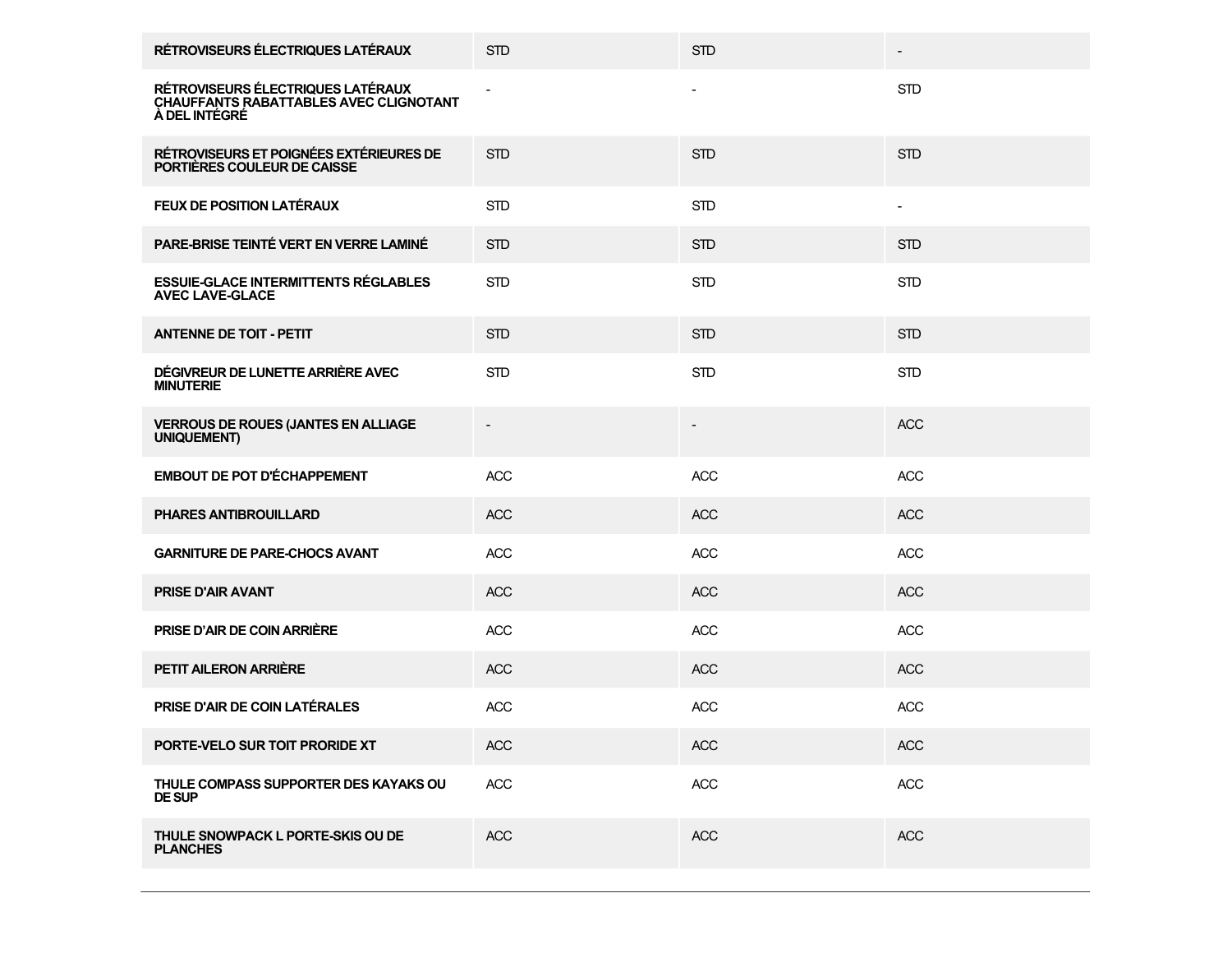|  | <b>INTERIEUR</b> |  |
|--|------------------|--|

| SIÈGES AVANT CHAUFFANT                                                                             |                          |                          | <b>STD</b> |
|----------------------------------------------------------------------------------------------------|--------------------------|--------------------------|------------|
| SIÈGE DU CONDUCTEUR RÉGLABLE EN 4<br>DIRECTIONS (COULISSANT ET INCLINABLE)                         | <b>STD</b>               | <b>STD</b>               |            |
| ACCOUDOIR INTÉGRÉ AU SIÈGE CONDUCTEUR                                                              |                          | $\overline{\phantom{a}}$ | <b>STD</b> |
| SIÈGE DU CONDUCTEUR RÉGLABLE EN 6<br>DIRECTIONS (COULISSANT, INCLINABLE ET<br>RÉGLABLE EN HAUTEUR) |                          |                          | <b>STD</b> |
| SIÈGE DU PASSAGER AVANT RÉGLABLE EN 4<br><b>DIRECTIONS</b>                                         | <b>STD</b>               | <b>STD</b>               | <b>STD</b> |
| <b>FABRIC-APPOINTED SEATING SURFACES</b>                                                           | <b>STD</b>               | <b>STD</b>               |            |
| <b>PREMIUM FABRIC-APPOINTED SEATING</b><br><b>SURFACES</b>                                         | $\overline{\phantom{a}}$ |                          | <b>STD</b> |
| TRAPPE D'ACCÈS D'ACCOUDOIR DE SIÈGE<br><b>ARRIERE</b>                                              | <b>STD</b>               | <b>STD</b>               | <b>STD</b> |
| POCHETTE DE RANGEMENT AU DOS DU SIÈGE DU<br><b>PASSAGER AVANT</b>                                  | <b>STD</b>               | <b>STD</b>               | <b>STD</b> |
| PARE-SOLEIL POUR LE CONDUCTEUR ET LE<br><b>PASSAGER</b>                                            | <b>STD</b>               | <b>STD</b>               | <b>STD</b> |
| MIROIR DE COURTOISIE CÔTÉ CONDUCTEUR                                                               | <b>STD</b>               | <b>STD</b>               | <b>STD</b> |
| <b>LAMPE DE COFFRE</b>                                                                             | <b>STD</b>               | <b>STD</b>               | <b>STD</b> |
| POIGNÉE DE MAINTIEN RÉTRACTABLE (X2)                                                               | <b>STD</b>               | <b>STD</b>               | <b>STD</b> |
| PRISE DE COURANT 12 VOLTS (1)                                                                      | <b>STD</b>               | <b>STD</b>               | <b>STD</b> |
| <b>CONSOLE CENTRALE AU PLANCHER AVEC</b><br>PORTE-GOBELETS                                         | <b>STD</b>               | <b>STD</b>               | <b>STD</b> |
| ACCOUDOIR CENTRAL ARRIÈRE AVEC PORTE-<br><b>GOBELETS</b>                                           | <b>STD</b>               | <b>STD</b>               | <b>STD</b> |
| <b>VIDE-POCHES DANS LES PORTIÈRES AVANT</b><br>AVEC PORTE-BOUTEILLE INTÉGRÉ (500 ML) (X2)          | <b>STD</b>               | <b>STD</b>               | STD        |
| <b>VOLANT EN URÉTHANE</b>                                                                          | <b>STD</b>               | <b>STD</b>               |            |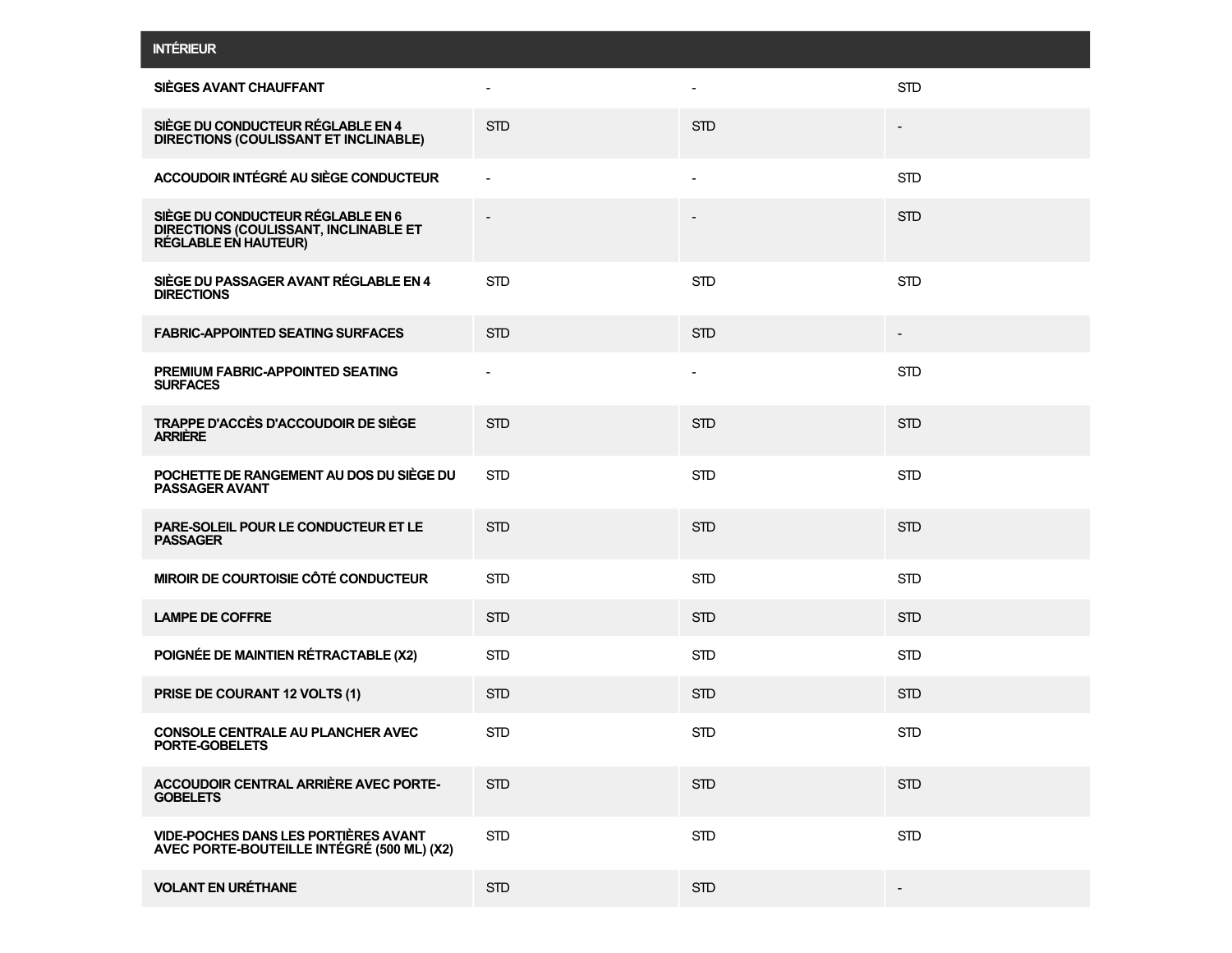| <b>VOLANT GAINÉ DE CUIR</b>                                                   | $\overline{\phantom{a}}$ |                          | <b>STD</b>               |
|-------------------------------------------------------------------------------|--------------------------|--------------------------|--------------------------|
| <b>VOLANT AVEC ACCENTUATIONS NOIR PIANO ET</b><br><b>CHROMEES</b>             | $\overline{\phantom{a}}$ |                          | <b>STD</b>               |
| POMMEAU DE LEVIER DE VITESSES EN<br><b>URETHANE</b>                           | <b>STD</b>               | <b>STD</b>               | $\overline{\phantom{a}}$ |
| POMMEAU DE LEVIER DE VITESSES GAINÉ DE<br><b>CUIR</b>                         |                          |                          | <b>STD</b>               |
| LEVIER DU FREIN À MAIN EN URÉTHANE                                            | <b>STD</b>               | <b>STD</b>               | <b>STD</b>               |
| PANNEAU DU LEVIER DE VITESSES EN NOIR<br><b>PIANO</b>                         |                          |                          | <b>STD</b>               |
| <b>ENSEMBLE D'INDICATEURS AVEC ENCADREMENT</b><br><b>CHROMÉ</b>               | $\blacksquare$           |                          | <b>STD</b>               |
| TABLEAU DE BORD ET ACCENTUATIONS SUR LES<br>PORTIÈRES AVANT NOIRS             | <b>STD</b>               | <b>STD</b>               |                          |
| TABLEAU DE BORD ET ACCENTUATIONS SUR LES<br>PORTIÈRES AVANT NOIR PIANO        | ÷,                       | $\blacksquare$           | <b>STD</b>               |
| POIGNÉES DE PORTIÈRES INTÉRIEURES NOIRES                                      | <b>STD</b>               | <b>STD</b>               | $\overline{\phantom{a}}$ |
| POIGNÉES DE PORTIÈRES INTÉRIEURES<br>CHROMÉES À L'AVANT ET NOIRES À L'ARRIÈRE |                          | $\overline{\phantom{a}}$ | <b>STD</b>               |
| <b>TAPIS DE SOL</b>                                                           | <b>STD</b>               | <b>STD</b>               | <b>STD</b>               |
| KIT D'ÉCLAIRAGE DE CONSOLE CENTRALE EN<br><b>BLEU LED</b>                     | <b>ACC</b>               | <b>ACC</b>               | <b>ACC</b>               |
| KIT D'ÉCLAIRAGE AU SOL EN BLEU LED                                            | <b>ACC</b>               | <b>ACC</b>               | <b>ACC</b>               |
| <b>TAPIS DE SOL QUATRE SAISONS</b>                                            | <b>ACC</b>               | <b>ACC</b>               | <b>ACC</b>               |
| PLAQUES DE SEUIL AVEC LOGO MIRAGE                                             | <b>ACC</b>               | <b>ACC</b>               | ACC                      |
| <b>TAPIS POUR ESPACE DE CHARGEMENT</b>                                        | <b>ACC</b>               | ACC                      | ACC                      |
| <b>FILET À BAGAGES</b>                                                        | ACC                      | <b>ACC</b>               | ACC                      |
| <b>ASSIETTE D'ESPACE DE CHARGEMENT</b>                                        | <b>ACC</b>               | <b>ACC</b>               | ACC                      |
| <b>TAPIS DE SOL QUATRES SAISONS</b>                                           | ACC                      | <b>ACC</b>               | ACC                      |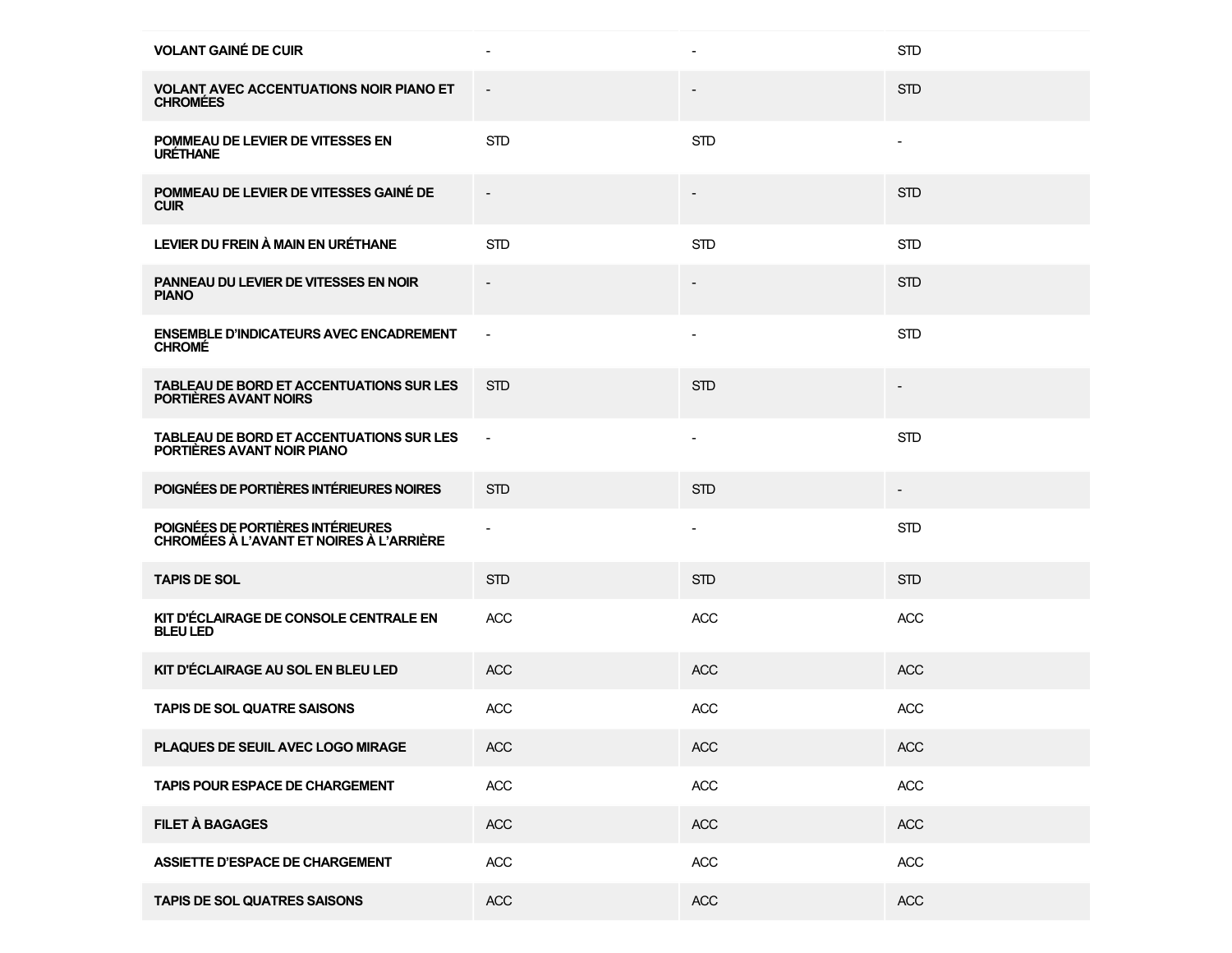| <b>CONFORT ET COMMODITE</b>                                                                                                                                                                                                                                                                                    |                |                |            |
|----------------------------------------------------------------------------------------------------------------------------------------------------------------------------------------------------------------------------------------------------------------------------------------------------------------|----------------|----------------|------------|
| <b>CLIMATISATION A REGULATEUR AUTOMATIQUE</b><br>DE LA TEMPÉRATURE                                                                                                                                                                                                                                             |                |                | <b>STD</b> |
| <b>CLIMATISEUR MANUEL</b>                                                                                                                                                                                                                                                                                      | <b>STD</b>     | <b>STD</b>     |            |
| FILTRE À AIR MICRONIQUE                                                                                                                                                                                                                                                                                        | <b>STD</b>     | <b>STD</b>     | <b>STD</b> |
| <b>CONDUITS DE CHAUFFAGE ARRIÈRE</b>                                                                                                                                                                                                                                                                           | <b>STD</b>     | <b>STD</b>     | <b>STD</b> |
| <b>BLUETOOTH® 2.0 CELLULAR PHONE INTERFACE</b>                                                                                                                                                                                                                                                                 | <b>STD</b>     | <b>STD</b>     | <b>STD</b> |
| <b>PORT USB</b>                                                                                                                                                                                                                                                                                                | <b>STD</b>     | <b>STD</b>     | <b>STD</b> |
| TÉLÉDEVERROUILLAGE SANS CLÉ                                                                                                                                                                                                                                                                                    | <b>STD</b>     | <b>STD</b>     | <b>STD</b> |
| TÉLÉDÉVERROUILLAGE SANS CLÉ F.A.S.T. ET<br>DÉMARRAGE À BOUTON-POUSSOIR                                                                                                                                                                                                                                         | $\overline{a}$ | $\overline{a}$ | <b>STD</b> |
| POWER FRONT WINDOWS WITH AUTO-UP AND<br><b>DOWN DRIVER'S WINDOW</b>                                                                                                                                                                                                                                            | <b>STD</b>     | <b>STD</b>     | <b>STD</b> |
| RÉGULATEUR DE VITESSE                                                                                                                                                                                                                                                                                          | <b>STD</b>     | <b>STD</b>     | <b>STD</b> |
| <b>CHAÎNE AUDIO À AFFICHAGE 6.5 PO ET</b><br>CONNEXION TÉLÉPHONE INTELLIGENT AVEC<br>ANDROID AUTO(MC) ET APPLE CARPLAY                                                                                                                                                                                         | <b>STD</b>     | <b>STD</b>     | <b>STD</b> |
| <b>CAMÉRA DE RECUL</b>                                                                                                                                                                                                                                                                                         | <b>STD</b>     | <b>STD</b>     | <b>STD</b> |
| <b>COMMANDES AUDIO ET DE RÉGULATEUR DE</b><br><b>VITESSE AU VOLANT</b>                                                                                                                                                                                                                                         | <b>STD</b>     | <b>STD</b>     | <b>STD</b> |
| <b>COLONNE DE DIRECTION INCLINABLE ET</b><br><b>RÉGLABLE EN HAUTEUR</b>                                                                                                                                                                                                                                        | <b>STD</b>     | <b>STD</b>     | <b>STD</b> |
| TABLEAU DE BORD À SEMI-HAUT CONSTRASTE                                                                                                                                                                                                                                                                         |                |                | <b>STD</b> |
| <b>AFFICHAGE MULTI-INFORMATION:</b><br>TOTALISATEUR PARTIEL ET ODOMÈTRE,<br><b>CONSOMMATION MOYENNE, AUTONOMIE DE</b><br>CARBURANT, RAPPEL DE SERVICE D'ENTRETIEN,<br><b>INDICATEUR DE MODE DE CONDUITE (SEULEMENT</b><br>CVT), TÉMOIN DE TEMPÉRATURE DU LIQUIDE DE<br>REFROIDISSEMENT ET AVERTISSEMENT DE BAS | <b>STD</b>     | <b>STD</b>     | <b>STD</b> |

**NIVEAU DE CARBURANT**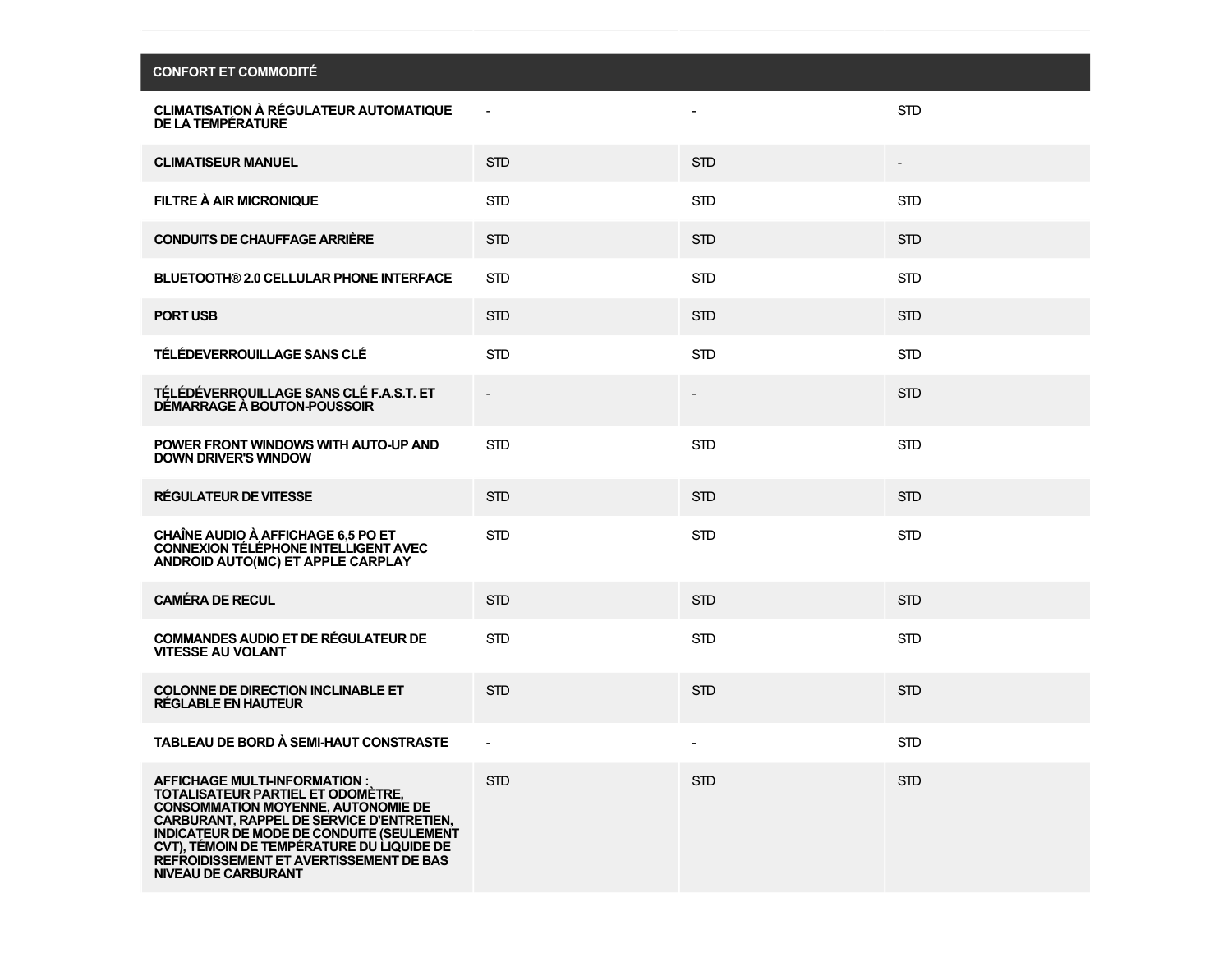| <b>VOYANT « ECO » (CVT ES TS-SST)</b>                                    | -          | <b>STD</b> | <b>STD</b> |
|--------------------------------------------------------------------------|------------|------------|------------|
| <b>VOYANT DE RAPPEL DE BOUCLAGE DE LA</b><br><b>CEINTURE</b>             | STD.       | <b>STD</b> | <b>STD</b> |
| <b>COMMANDE D'OUVERTURE DU VOLET DU</b><br><b>RESERVOIR DE CARBURANT</b> | STD.       | <b>STD</b> | <b>STD</b> |
| AVERTISSEMENT DE NIVEAU BAS DE LIQUIDE<br><b>LAVE-GLACE</b>              | <b>STD</b> | <b>STD</b> | <b>STD</b> |

| <b>COULEURS EXTÉRIEURES</b> |            |            |            |
|-----------------------------|------------|------------|------------|
| <b>ARGENT CÉLESTE</b>       | <b>STD</b> | <b>STD</b> | <b>STD</b> |
| <b>INFRAROUGE</b>           | <b>STD</b> | <b>STD</b> | <b>STD</b> |
| <b>BLEU SAPHIR</b>          | <b>STD</b> | <b>STD</b> | <b>STD</b> |
| <b>GRIS TITANE</b>          | <b>STD</b> | <b>STD</b> | <b>STD</b> |
| <b>VIN ROUGE</b>            | OPT        | OPT        | OPT        |
| <b>BLANC PERLÉ</b>          | OPT        | OPT        | OPT        |
| <b>NOIR MYSTIQUE</b>        | OPT        | OPT        | OPT        |

| <b>COULEURS INTÉRIEURES</b>     |            |            |                          |  |
|---------------------------------|------------|------------|--------------------------|--|
| <b>TISSU NOIR</b>               | <b>STD</b> | <b>STD</b> | $\overline{\phantom{0}}$ |  |
| <b>TISSU HAUT DE GAMME NOIR</b> | $\sim$     | $\sim$     | <b>STD</b>               |  |

| <b>MOTEUR</b>         |                                                                                                 |                                                                                                 |                                                                                                 |
|-----------------------|-------------------------------------------------------------------------------------------------|-------------------------------------------------------------------------------------------------|-------------------------------------------------------------------------------------------------|
| <b>TYPE DE MOTEUR</b> | 1.2L I3                                                                                         | 1.2L13                                                                                          | 1.2L I3                                                                                         |
| <b>CODE DU MOTEUR</b> | 3A92                                                                                            | 3A92                                                                                            | 3A92                                                                                            |
| <b>CULBUTERIE</b>     | DACT, 12-soupapes, Système<br>de Contrôle Électronique de la<br>Distribution Innovateur (MIVEC) | DACT, 12-soupapes, Système<br>de Contrôle Électronique de la<br>Distribution Innovateur (MIVEC) | DACT, 12-soupapes, Système<br>de Contrôle Électronique de la<br>Distribution Innovateur (MIVEC) |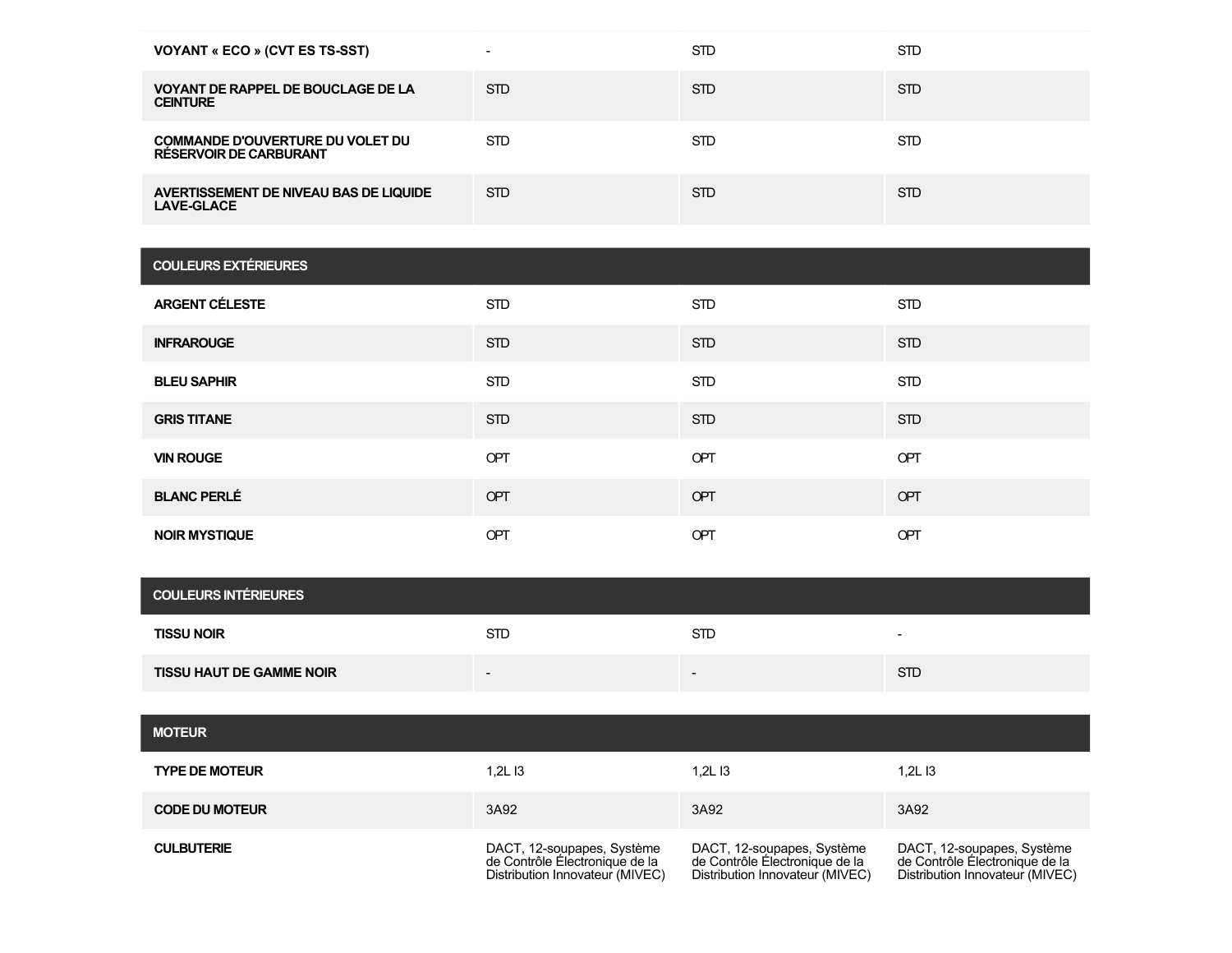| <b>CYLINDRÉE</b>            | 1 193 cc / 72,8 cu in.                            | 1 193 cc / 72,8 cu in.                            | 1 193 cc / 72,8 cu in.                            |
|-----------------------------|---------------------------------------------------|---------------------------------------------------|---------------------------------------------------|
| ALÉSAGE ET COURSE           | 75,0 x 90,0 mm / 3,0 x 3,5 po                     | 75,0 x 90,0 mm / 3,0 x 3,5 po                     | 75,0 x 90,0 mm / 3,0 x 3,5 po                     |
| <b>TAUX DE COMPRESSION</b>  | 10.5:1                                            | 10,5:1                                            | 10,5:1                                            |
| <b>PUISSANCE</b>            | 78 ch @ 6 000 tr/min                              | 78 ch @ 6 000 tr/min                              | 78 ch @ 6 000 tr/min                              |
| <b>COUPLE</b>               | 74 lb.-pi. à 4 000 tr/mn                          | 74 lb.-pi. à 4 000 tr/mn                          | 74 lb.-pi. à 4 000 tr/mn                          |
| <b>BLOC-MOTEUR</b>          | Aluminium                                         | Aluminium                                         | Aluminium                                         |
| <b>CULASSE</b>              | Aluminium                                         | Aluminium                                         | Aluminium                                         |
| <b>LIGNE ROUGE</b>          | 6 500 tr/min                                      | 6 500 tr/min                                      | 6 500 tr/min                                      |
| SYSTÈME D'ALIMENTATION      | Injection multipoint                              | Injection multipoint                              | Injection multipoint                              |
| <b>ÉMISSIONS</b>            | Tier 3 bin 70                                     | Tier 3 bin 70                                     | Tier 3 bin 70                                     |
| <b>CARBURANT RECOMMANDÉ</b> | Ordinaire sans plomb, indice<br>d'octane 87 où 91 | Ordinaire sans plomb, indice<br>d'octane 87 où 91 | Ordinaire sans plomb, indice<br>d'octane 87 où 91 |

| <b>TRANSMISSION</b>                  |                     |                          |                          |
|--------------------------------------|---------------------|--------------------------|--------------------------|
| <b>TYPE</b>                          | Manuelle 5 vitesses | ÷.                       | $\blacksquare$           |
| <b>RAPPORTS DE LA BOÎTE MANUELLE</b> |                     |                          |                          |
| 1RE                                  | 3,545               | $\blacksquare$           |                          |
| 2E                                   | 1,913               |                          |                          |
| 3E                                   | 1,310               | ۰                        |                          |
| 4E                                   | 0,973               | $\overline{\phantom{a}}$ | $\overline{\phantom{0}}$ |
| $5\!\mathsf{E}$                      | 0,804               | $\overline{\phantom{a}}$ | -                        |
| <b>MARCHE ARRIÈRE</b>                | 3,214               |                          |                          |
| DE RÉDUCTION FINALE                  | 4,055               | $\overline{\phantom{a}}$ | $\overline{\phantom{a}}$ |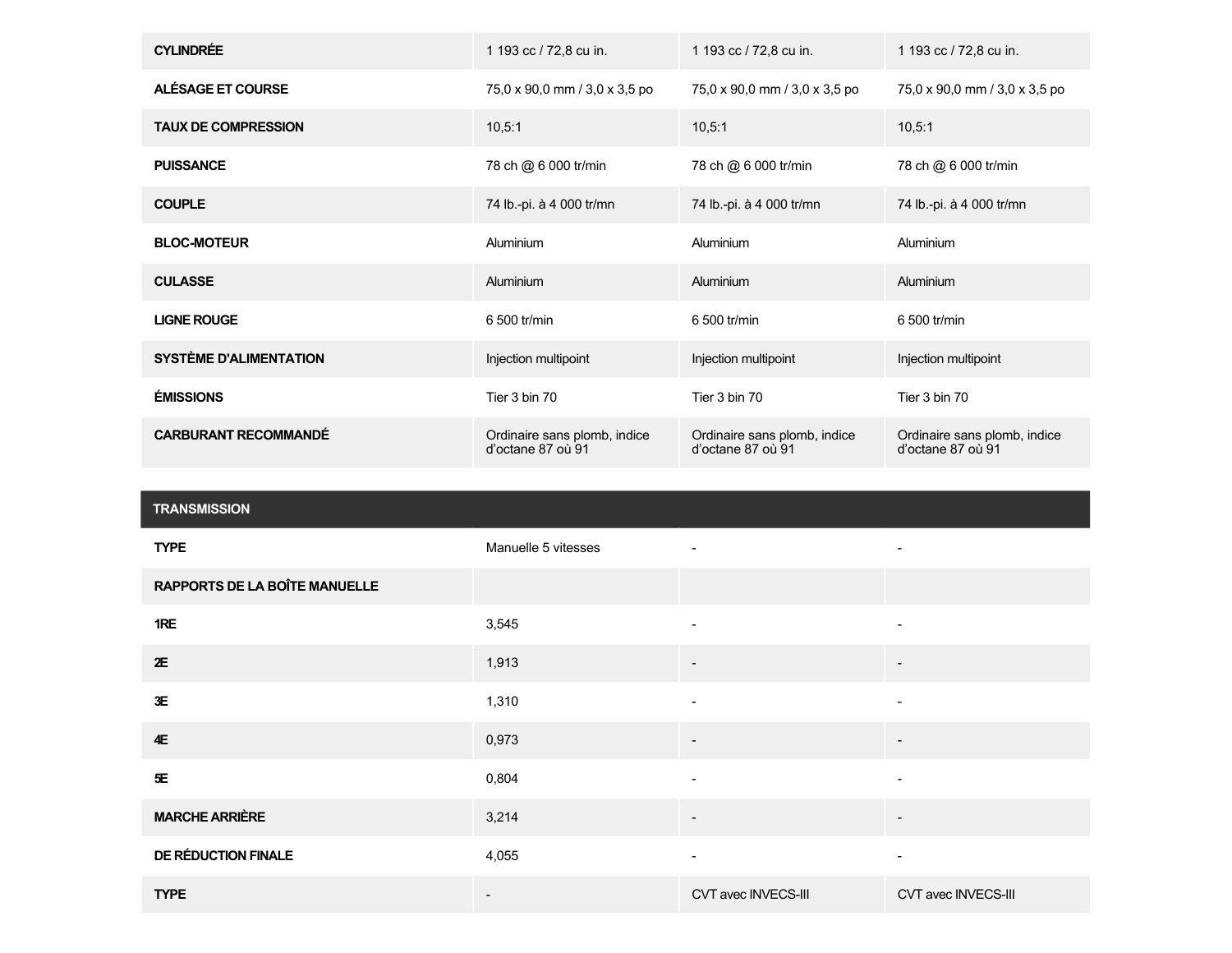| RAPPORTS DE DÉMULTIPLICATION DE LA BOÎTE<br><b>CVT</b> | -      | A variation continue entre<br>4,007 et 0,550 | A variation continue entre<br>4,007 et 0,550 |
|--------------------------------------------------------|--------|----------------------------------------------|----------------------------------------------|
| <b>MARCHE ARRIÈRE</b>                                  | $\sim$ | 3,771                                        | 3,771                                        |
| DE RÉDUCTION FINALE                                    | -      | 3.757                                        | 3.757                                        |

| <b>SUSPENSION</b>               |                            |                            |                            |
|---------------------------------|----------------------------|----------------------------|----------------------------|
| <b>AVANT</b>                    | Jambes de force MacPherson | Jambes de force MacPherson | Jambes de force MacPherson |
| <b>ARRIÈRE</b>                  | À barre de torsion         | À barre de torsion         | À barre de torsion         |
|                                 |                            |                            |                            |
| <b>DIMENSIONS EXTÉRIEURES</b>   |                            |                            |                            |
| <b>EMPATTEMENT</b>              | 2 550 mm / 100,4 po        | 2 550 mm / 100,4 po        | 2 550 mm / 100,4 po        |
| <b>LONGUEUR</b>                 | 4 305 mm / 169,5 po        | 4 305 mm / 169,5 po        | 4 305 mm / 169,5 po        |
| <b>LARGEUR</b>                  | 1 670 mm / 65,7 po         | 1 670 mm / 65,7 po         | 1 670 mm / 65,7 po         |
| <b>HAUTEUR</b>                  | 1 505 mm / 59,2 po         | 1 505 mm / 59,2 po         | 1 505 mm / 59,2 po         |
| <b>VOIE AVANT</b>               | 1 445 mm / 56,9 po         | 1 445 mm / 56,9 po         | 1 445 mm / 56,9 po         |
| <b>VOIE ARRIÈRE</b>             | 1 430 mm / 56,3 po         | 1 430 mm / 56,3 po         | 1 430 mm / 56,3 po         |
| <b>GARDE AU SOL MINIMALE</b>    | 160 mm / 6,3 po            | 160 mm / 6,3 po            | 160 mm / 6,3 po            |
|                                 |                            |                            |                            |
| <b>DIMENSIONS INTÉRIEURES</b>   |                            |                            |                            |
| <b>NOMBRE DE PLACES</b>         | 5                          | 5                          | 5                          |
| <b>VOLUME INTÉRIEUR</b>         | 2 882 L / 101,8 pi3 / L    | 2 882 L / 101,8 pi3 / L    | 2 882 L / 101,8 pi3 / L    |
| <b>VOLUME DE L'HABITACLE</b>    | 2 534 L / 89,5 pi3 / L     | 2 534 L / 89,5 pi3 / L     | 2 534 L / 89,5 pi3 / L     |
| <b>CARGO VOLUME (L/CU. FT.)</b> | 348 L / 12,3 pi3 / L       | 348 L / 12,3 pi3 / L       | 348 L / 12,3 pi3 / L       |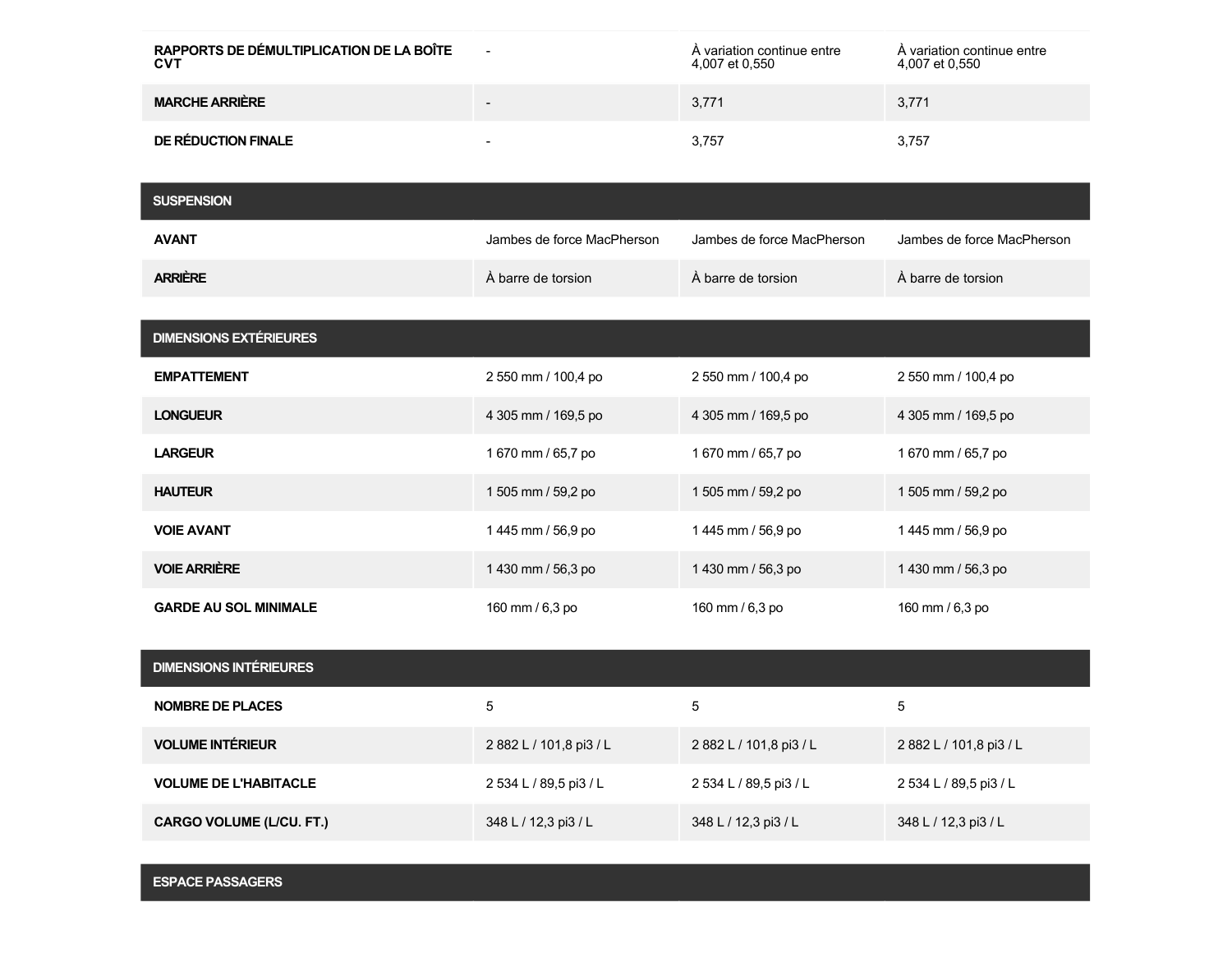| DÉGAGEMENT À LA TÊTE AVANT (MM/PO)     | 992 mm / 39.1 po   | 992 mm / 39,1 po   | 992 mm / 39,1 po   |
|----------------------------------------|--------------------|--------------------|--------------------|
| DÉGAGEMENT AUX ÉPAULES AVANT (MM/PO)   | 1 314 mm / 51,7 po | 1 314 mm / 51,7 po | 1 314 mm / 51,7 po |
| DÉGAGEMENT AUX HANCHES AVANT (MM/PO)   | 1 240 mm / 48.8 po | 1 240 mm / 48,8 po | 1 240 mm / 48,8 po |
| DÉGAGEMENT AUX JAMBES AVANT (MM/PO)    | 1058 mm / 41,7 po  | 1058 mm / 41,7 po  | 1 058 mm / 41,7 po |
| DÉGAGEMENT À LA TÊTE ARRIÈRE (MM/PO)   | 396 mm / 36,9 po   | 396 mm / 36,9 po   | 396 mm / 36,9 po   |
| DÉGAGEMENT AUX ÉPAULES ARRIÈRE (MM/PO) | 1 300 mm / 51,2 po | 1 300 mm / 51,2 po | 1 300 mm / 51,2 po |
| DÉGAGEMENT AUX HANCHES ARRIÈRE (MM/PO) | 1 224 mm / 48,2 po | 1 224 mm / 48,2 po | 1 224 mm / 48,2 po |
| DÉGAGEMENT AUX JAMBES ARRIÈRE (MM/PO)  | 944 mm / 37,2 po   | 944 mm / 37,2 po   | 944 mm / 37,2 po   |

## **POIDS**

| <b>PNBV - BM</b>   | 1 385 kg / 3 053 lbs     | $\overline{\phantom{0}}$ | $\overline{\phantom{a}}$ |
|--------------------|--------------------------|--------------------------|--------------------------|
| <b>PNBV - CVT</b>  | $\overline{\phantom{a}}$ | 1410 kg / 3 108 lbs      | 1 410 kg / 3 108 lbs     |
| POIDS À VIDE - BM  | 950 kg / 2 095 lbs       | $\overline{\phantom{0}}$ | $\overline{\phantom{0}}$ |
| POIDS À VIDE - CVT | $\overline{\phantom{a}}$ | 980 kg / 2 161 lbs       | 995 kg / 2 194 lbs       |

| <b>SYSTÈME DE DIRECTION</b>               |                                                            |                                                            |                                                            |
|-------------------------------------------|------------------------------------------------------------|------------------------------------------------------------|------------------------------------------------------------|
| <b>TYPE</b>                               | Direction assistée électronique<br>à pignon et crémaillère | Direction assistée électronique<br>à pignon et crémaillère | Direction assistée électronique<br>à pignon et crémaillère |
| <b>RAPPORT DE DÉMULTIPLICATION</b>        | 40.65 mm/rev                                               | 40.65 mm/rev                                               | 40.65 mm/rev                                               |
| <b>RAYON DE BRAQUAGE DES ROUES (M/PI)</b> | $9,6 \text{ m} / 31,5 \text{ pi}$                          | $9,6$ m / 31,5 pi                                          | 9,6 m / 31,5 pi                                            |

**FREINS**

| <b>TYPE DE FREINS AVANT</b>     | A disque ventilé            | A disque ventilé            | À disque ventilé            |
|---------------------------------|-----------------------------|-----------------------------|-----------------------------|
| SYSTÈME DE FREINAGE ANTIBLOCAGE | 4 capteur, 4 canaux avec    | 4 capteur, 4 canaux avec    | 4 capteur, 4 canaux avec    |
|                                 | répartition électronique du | répartition électronique du | répartition électronique du |
|                                 | freinage                    | freinage                    | freinage                    |